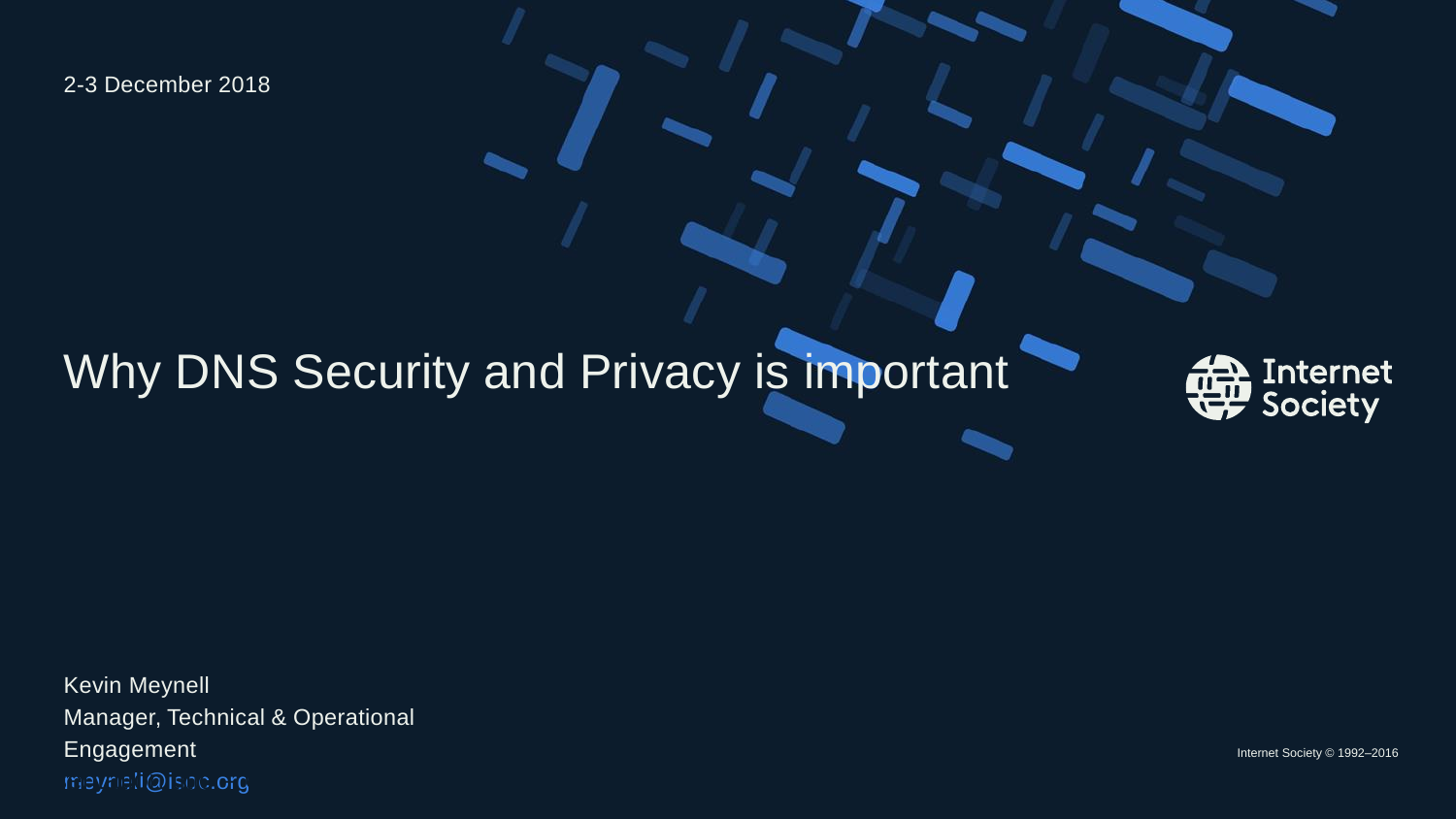## How the DNS works

- The DNS was designed in 1983 and was designed to be a scalable distributed system, operated on a hierarchical basis
- It has proved to be a successful and essential Internet service, but was designed in an era where the Internet was comprised of a relatively small group of users and systems
- Host computers use a DNS resolver to query DNS servers to discover the IP address(es) associated with a domain name
- DNS resolvers traditionally provided by ISPs, although increasingly by thirdparties (Google, Cloudflare, Quad9, Dyn et. al.)
- Responses are cached for a specified time period (the Time-to-Live or TTL) so the DNS does not have to be queried again. 鸯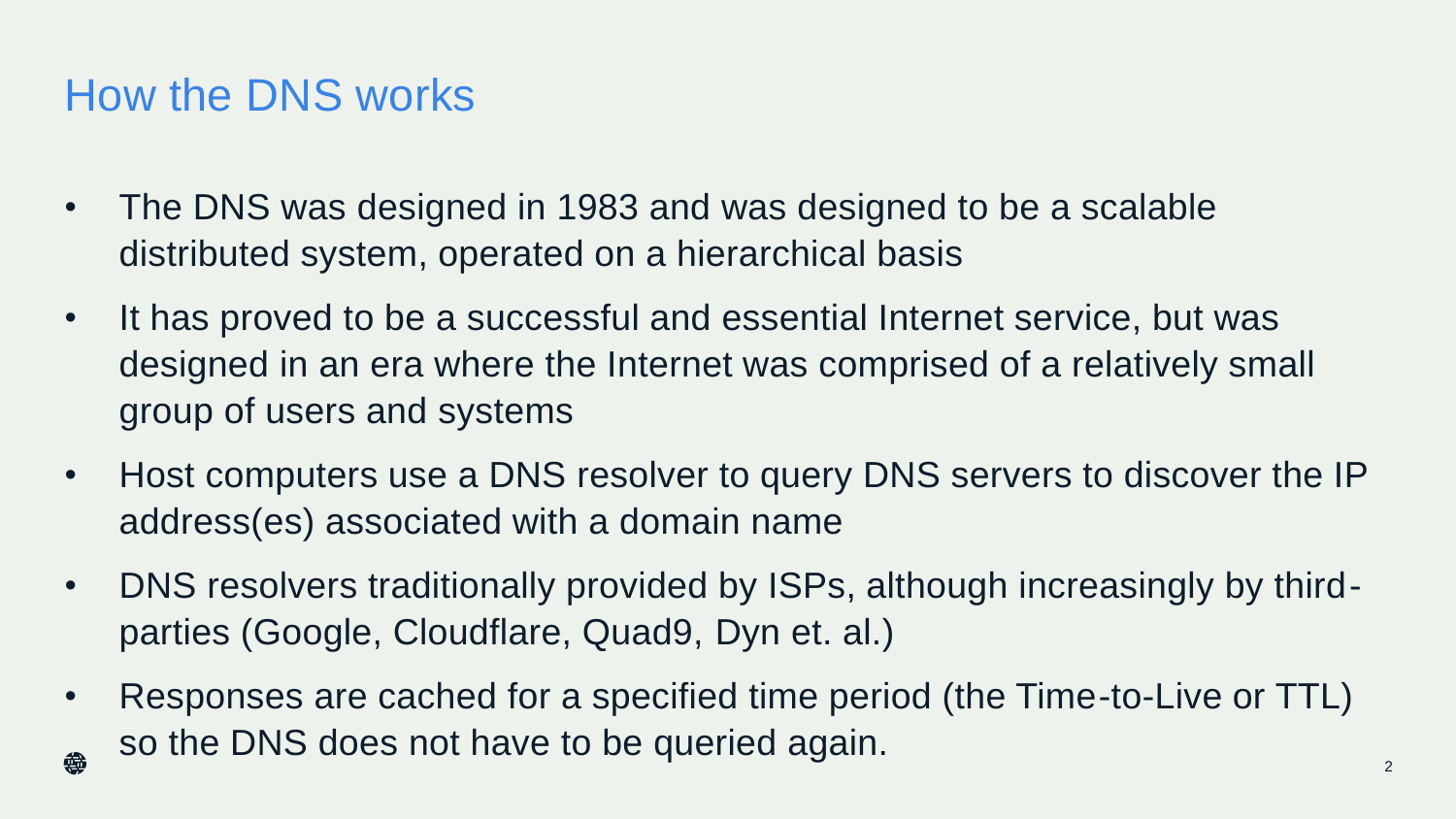## DNS Limitations

First result received by a DNS resolver is treated as the correct answer

The DNS is reliant on a host trusting that a response to a DNS query is correct

- Can be spoofed (cache poisoning) where incorrect/corrupt DNS data is introduced into DNS resolver,
- OR Man-in-the-Middle attack (e.g. compromised access router) directing DNS queries to a name server that returns forged responses
- Incorrect IP addresses result in traffic being diverted to another computer (e.g. that of an attacker)

DNS queries are not encrypted  $\leftarrow$  more on this later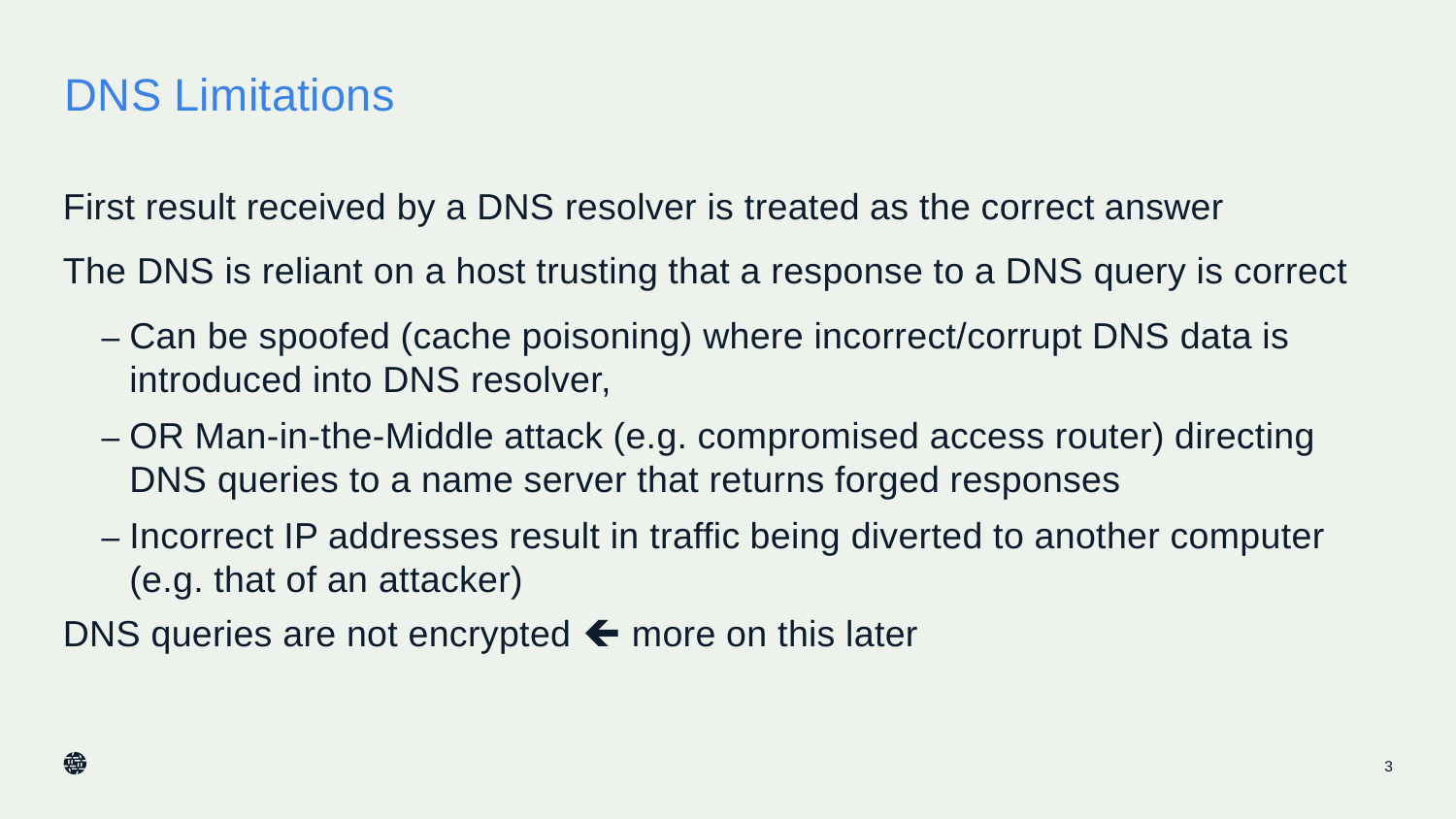## How does DNSSEC help?

#### DNSSEC = "DNS Security Extensions"

- Defined in RFCs 4033, 4034, 4035 with Operational Practices in RFC 4641
- Set of extensions to DNS that allow resolvers to authenticate the origin of data in the DNS (i.e. has not been modified in transit)
- Also provides authenticated denial-of-existence of DNS records
- DNSSEC introduces new DNS records:

RRSIG – a signature ('hash') of a set of DNS records (e.g. 'www.isoc.org', 'mail.isoc.org')

NSEC3 – used by resolvers to verify the non-existence of a record

DNSKEY – a public key that a resolver can use to validate RRSIG, authenticated by chainof-trust

DS – holds the name of a delegated zone (e.g. 'isoc.org'), referencing the hash of a DNSKEY record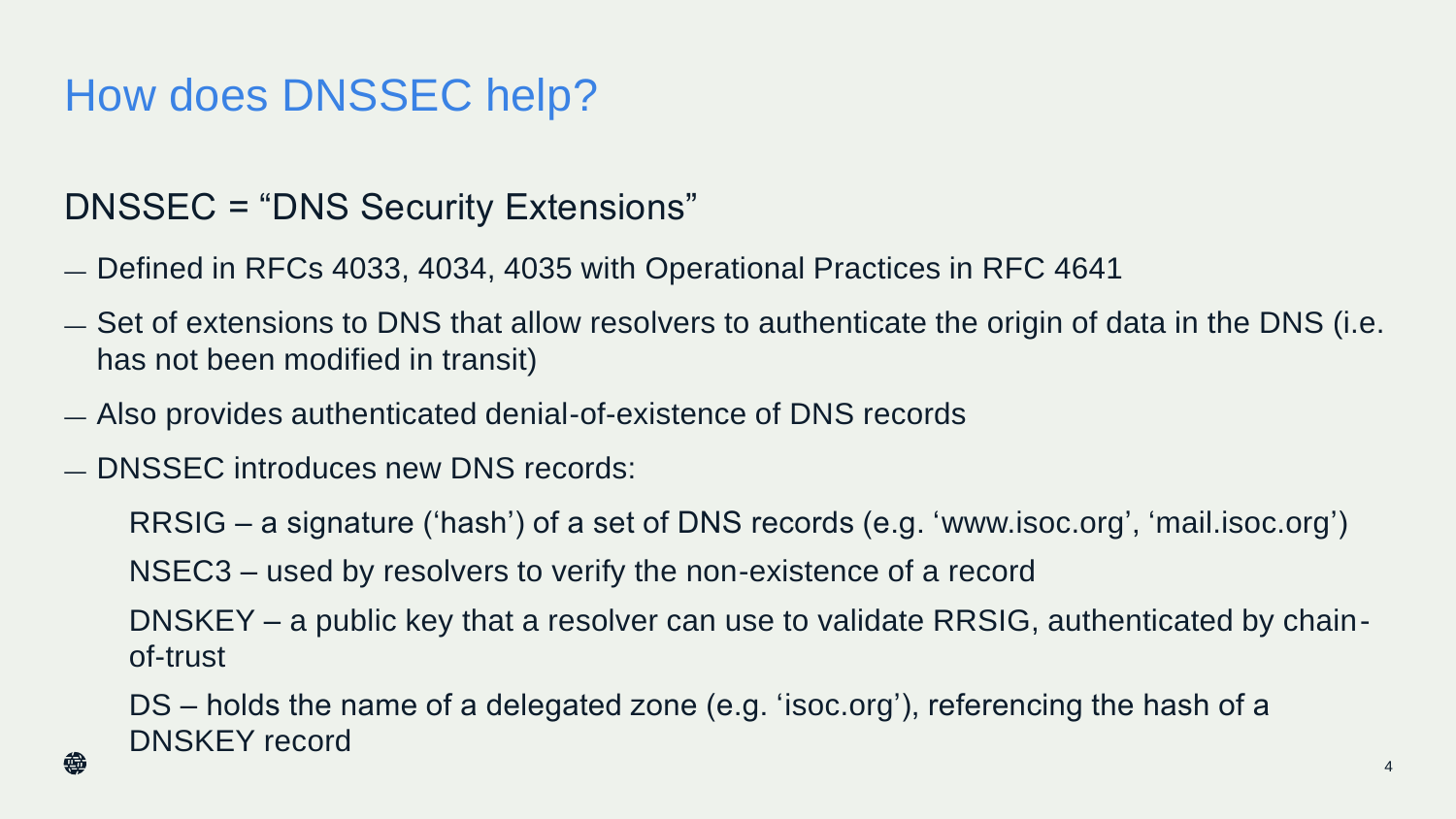## How does DNSSEC help?

#### DNSSEC = "DNS Security Extensions"

- Set of extensions to DNS that allow resolvers to authenticate the origin of data in the DNS
- Authenticates that responses not modified in transit + provides denial-of-existence of DNS records

#### DNSSEC works by digitally-signing DNS records using public key cryptography

- Records can be authenticated via a chain-of-trust, starting with set of verified public keys for DNS root zone which is the trusted third party
- Domain owners sign their DNS zones with their own private keys, with authenticity of these keys established by the parent zone signing a hash of these keys, and so on up to the root zone in the hierarchy
- This is why it's important for TLDs to sign their zones, otherwise the chain-of-trust breaks!

5

**Ensures information entered into DNS by the domain name holder is the same** information received by the end user.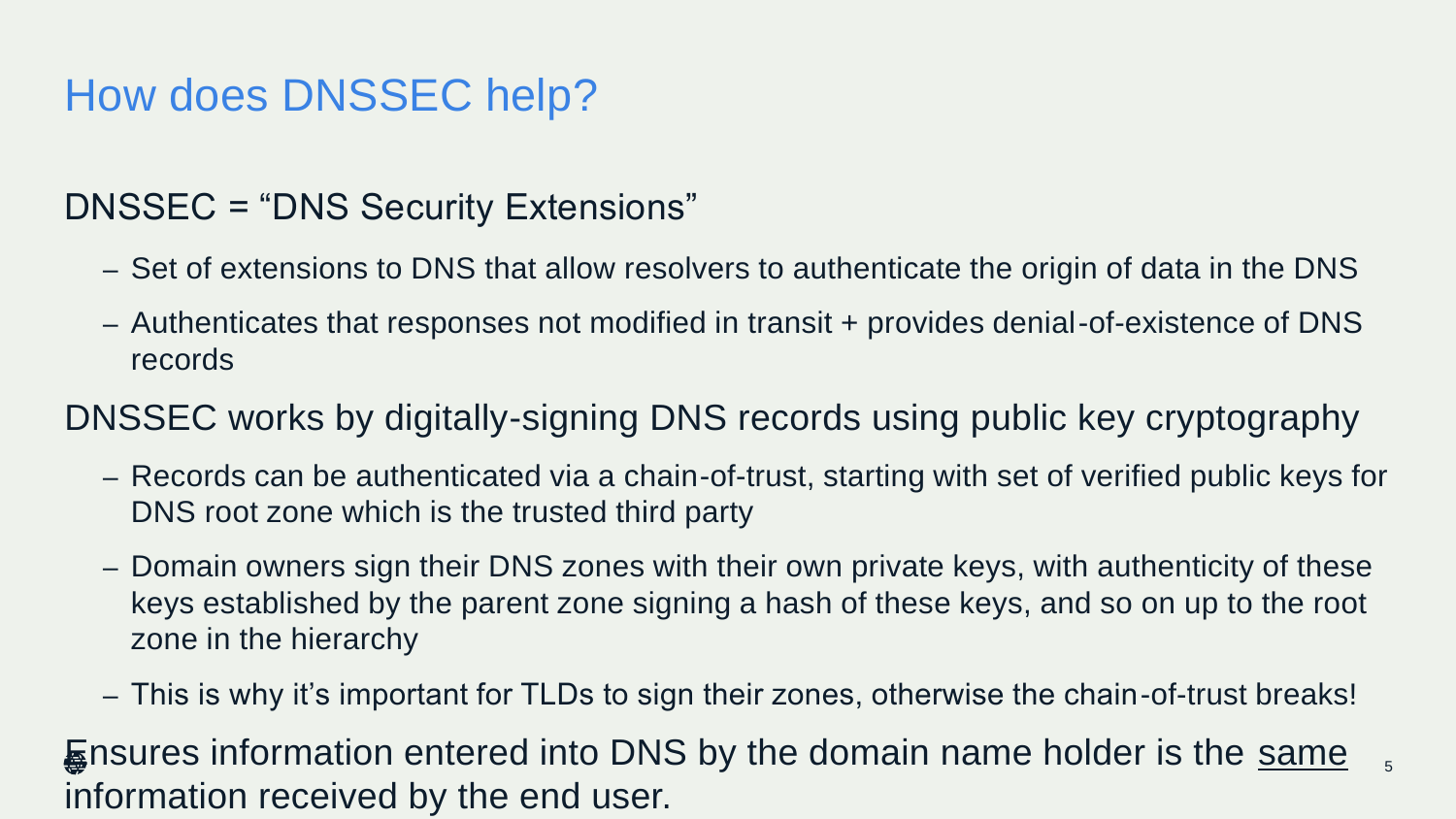## DNSSEC Validation – Current State

- About 12% of all global DNS queries validated
- ~18% of Middle East DNS queries validated
- ~7% of North African DNS queries validated

| Yemen (.ye)        | $45.1\%$ |
|--------------------|----------|
| Saudi Arabia (.sa) | $32.1\%$ |
| $Iraq$ $(iq)$      | 30.6%    |
| Bahrain (.bh)      | 23.2%    |
| Palestine (.ps)    | $22.5\%$ |

Use of DNSSEC Validation for World (XA)



#### http://stats.labs.apnic.net/dnssec

#### Use of DNSSEC Validation for Western Asia (XV)

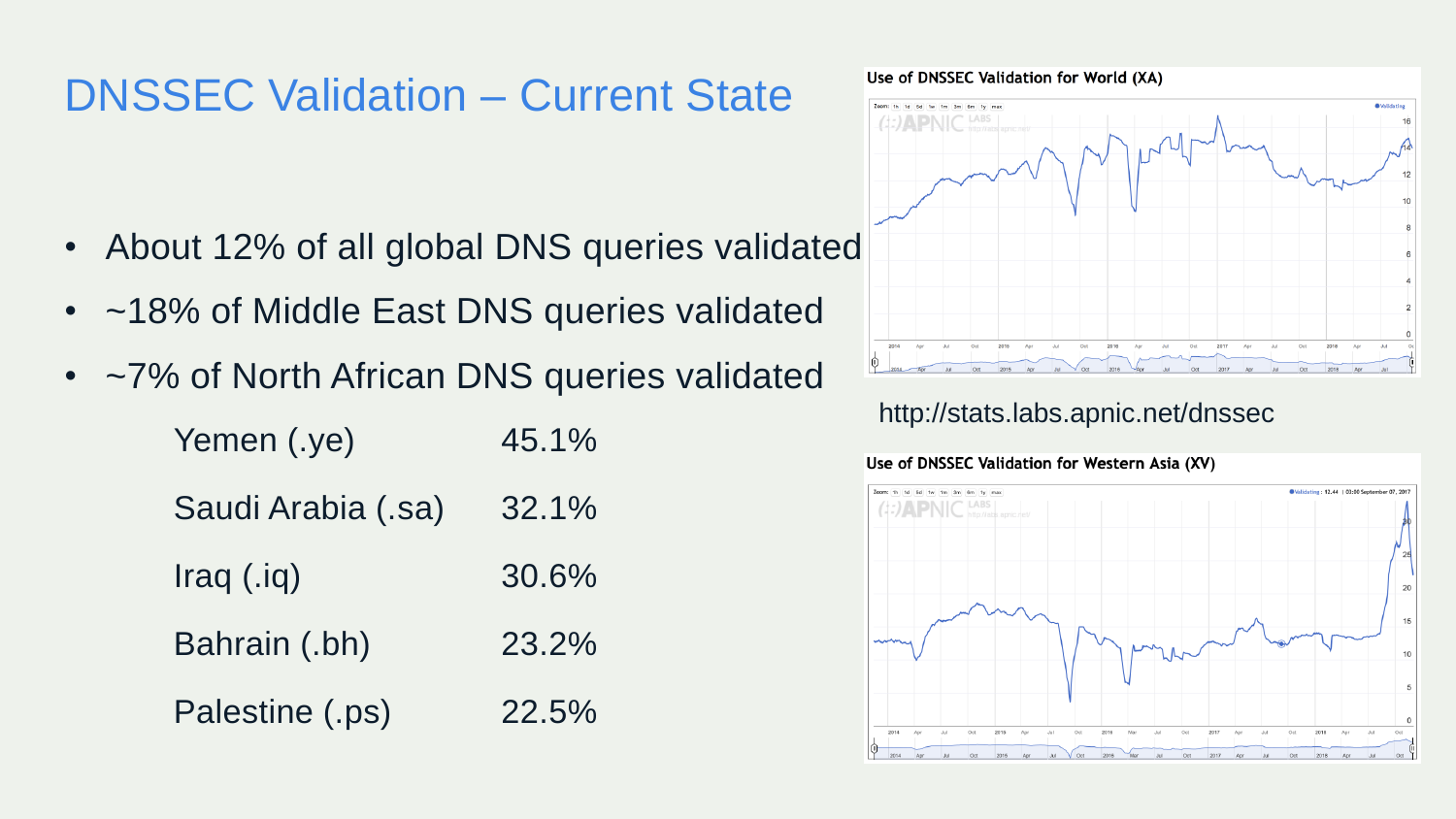# DNSSEC Deployment by ccTLD (Asia) AP ccTLD DNSSEC Status on 2018-03-12

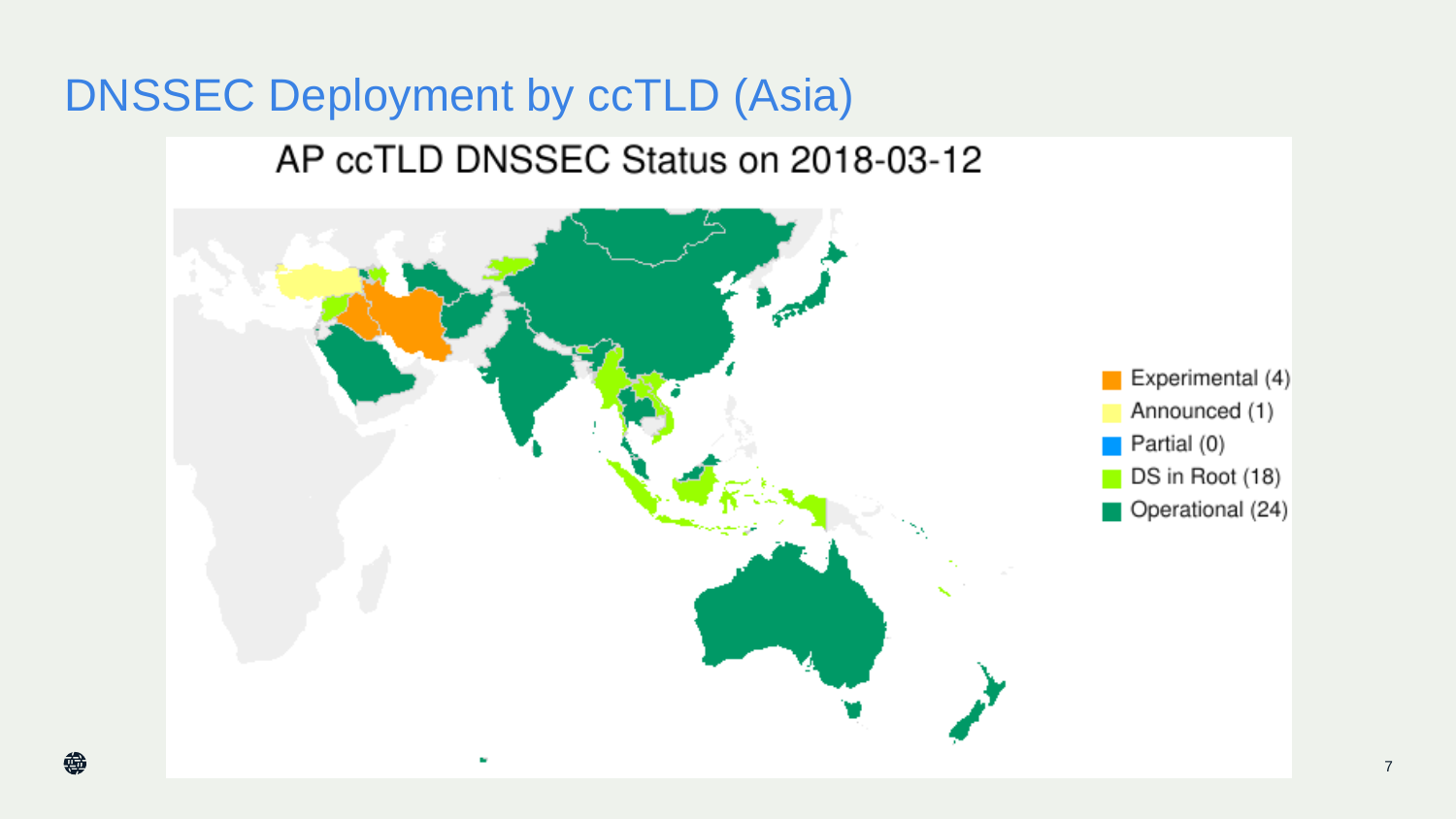## DNSSEC Deployment by ccTLD (Africa)

## AF ccTLD DNSSEC Status on 2018-03-12

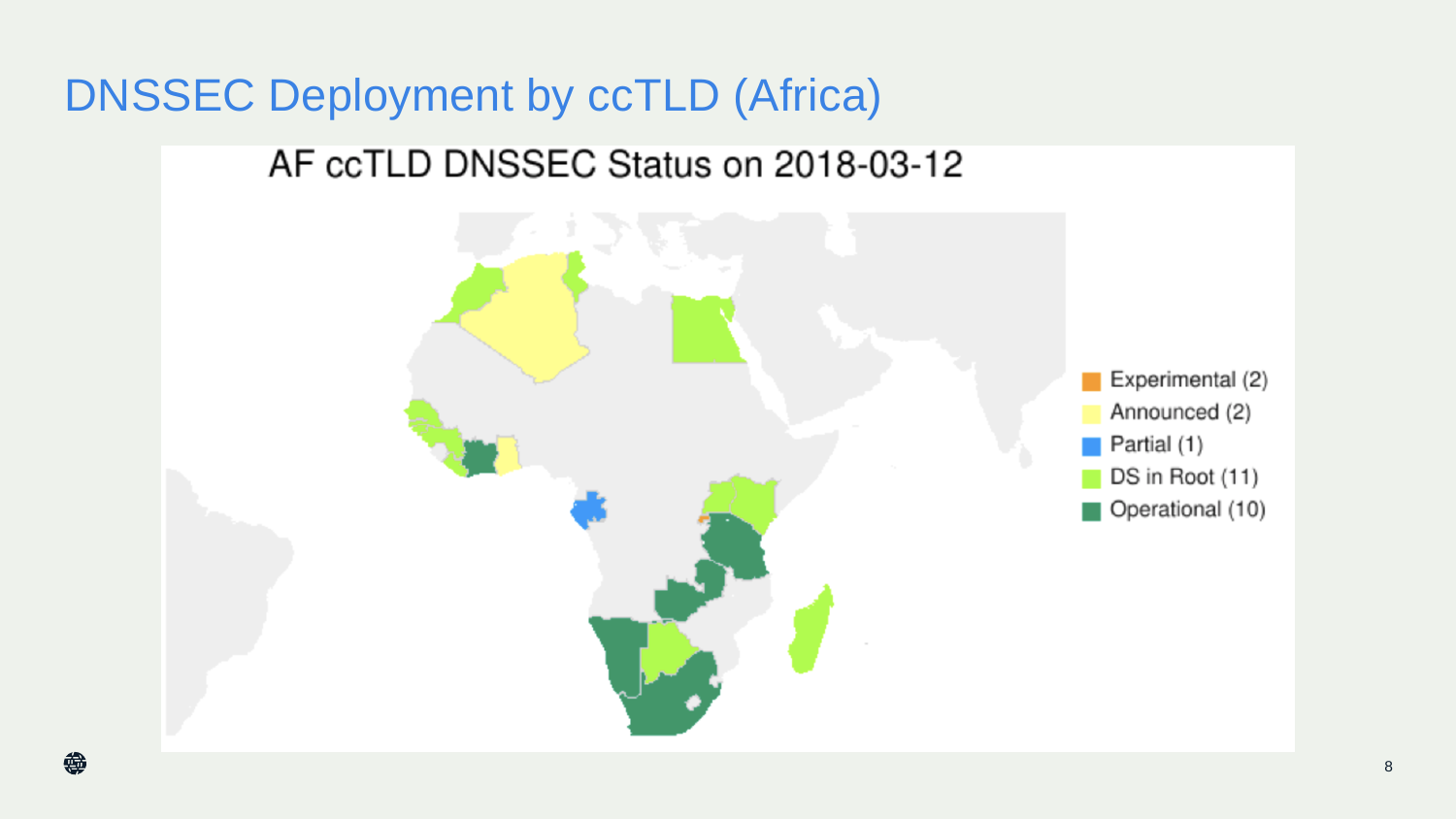# Why do I need DNSSEC if I already have a TLS/SSL certificate?

#### A TLS (formerly SSL) X.509 certificate serves two functions:

- Authenticates the identity of domain name holder
- Used to encrypt web connections using HTTPS, but can also be used for e-mail, instant messaging, streaming, VoIP and other applications

However…

- Third-party CAs are (currently) needed to validate domain holders
- Root certificate trust established through distribution of root certificates in operating systems or browsers (most commonl;y Microsoft, Apple and Mozilla certification programmes)
- Inherent weakness is that CAs are able to issue certificates for any name or organisation
- CAs have issued incorrect certificates in the past, and risk increases as number of CAs increases
- Not ideal for automated systems such as e-mail servers <sup>9</sup>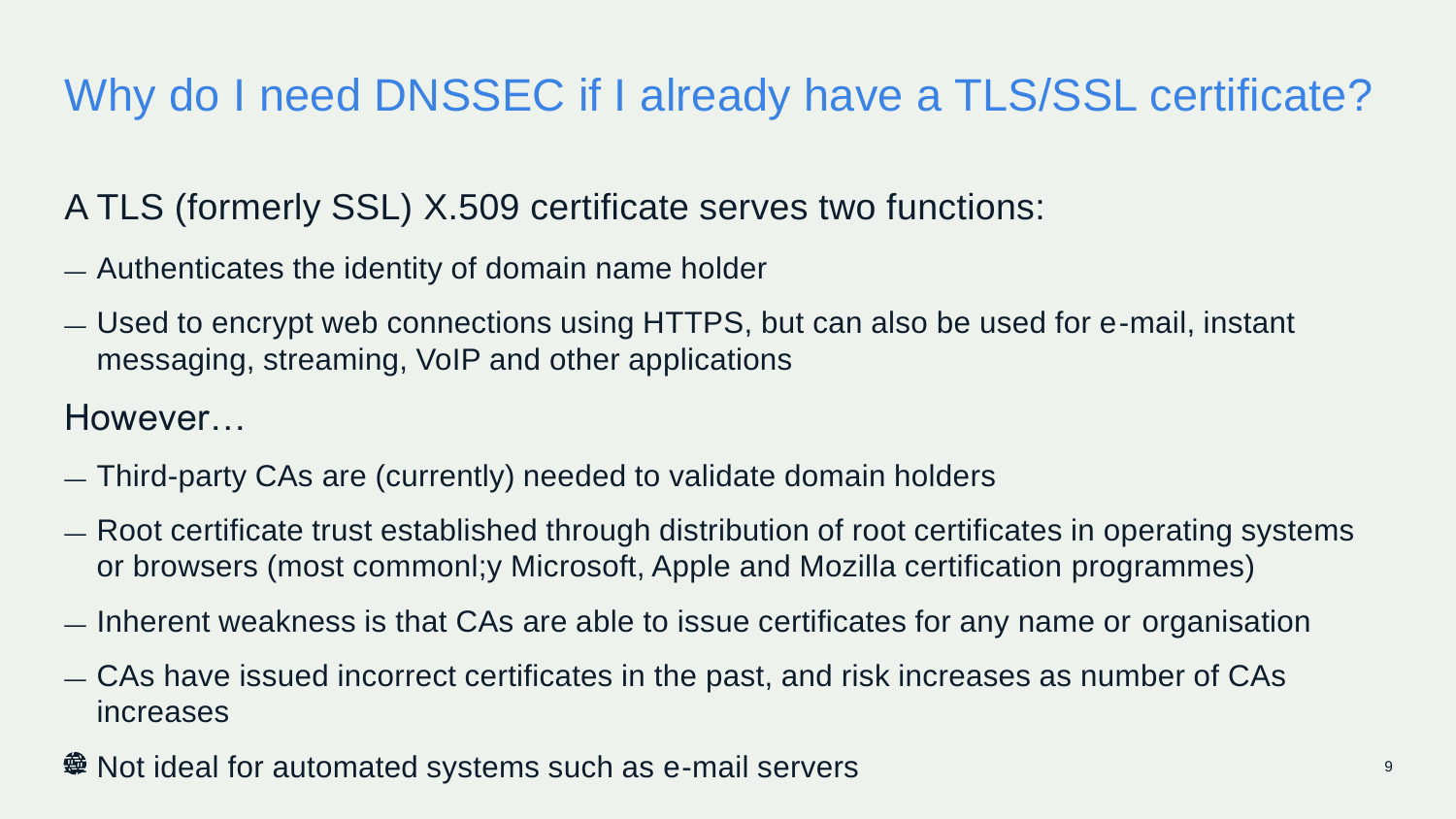## What DNSSEC does not do!

Does not ensure the correctness of DNS records – only that they haven't been modified without the owner's consent

Does not protect against threats against hosts (e.g. DDoS attacks, buffer overruns in code)

Does not keep DNS records private – either on the servers or 'on the wire'

- The IETF has developed mechanisms to provide confidentiality to DNS transactions through the DNS PRIVate Exchange (DPRIVE) Working Group
- Aim is to encrypt queries and responses to/from DNS servers to prevent pervasive monitoring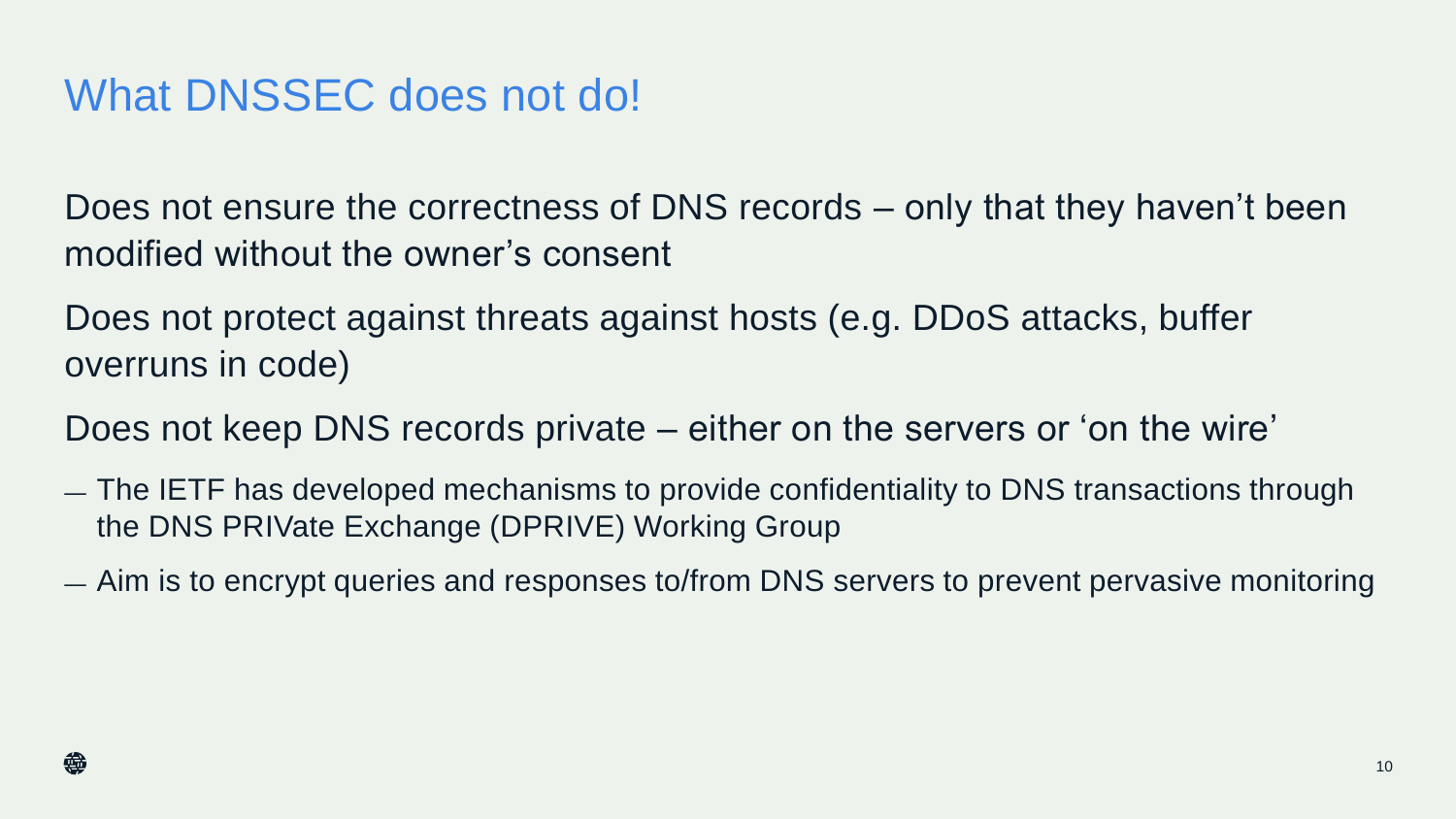

Most activities on the Internet start with a DNS query – translate human readable names to IP addresses

The DNS is a globally distributed system crossing international boundaries and using servers in many countries to provide resilience.

DNS queries are (by default) sent in clear text using UDP or TCP which allows passive eavesdropping (some VPNs also leak DNS queries)

DNS queries reveal what sites an individual (or host) is communicating with

Some ISPs log DNS queries to their resolvers and share this information with third-parties in ways not known or obvious to end users.

Some ISPs embed also user information (e.g. MAC address) within DNS queries to their resolvers that allows fingerprinting of individual users

**Whilst the data in the DNS is public, individual transactions made by an end user should not be public** 11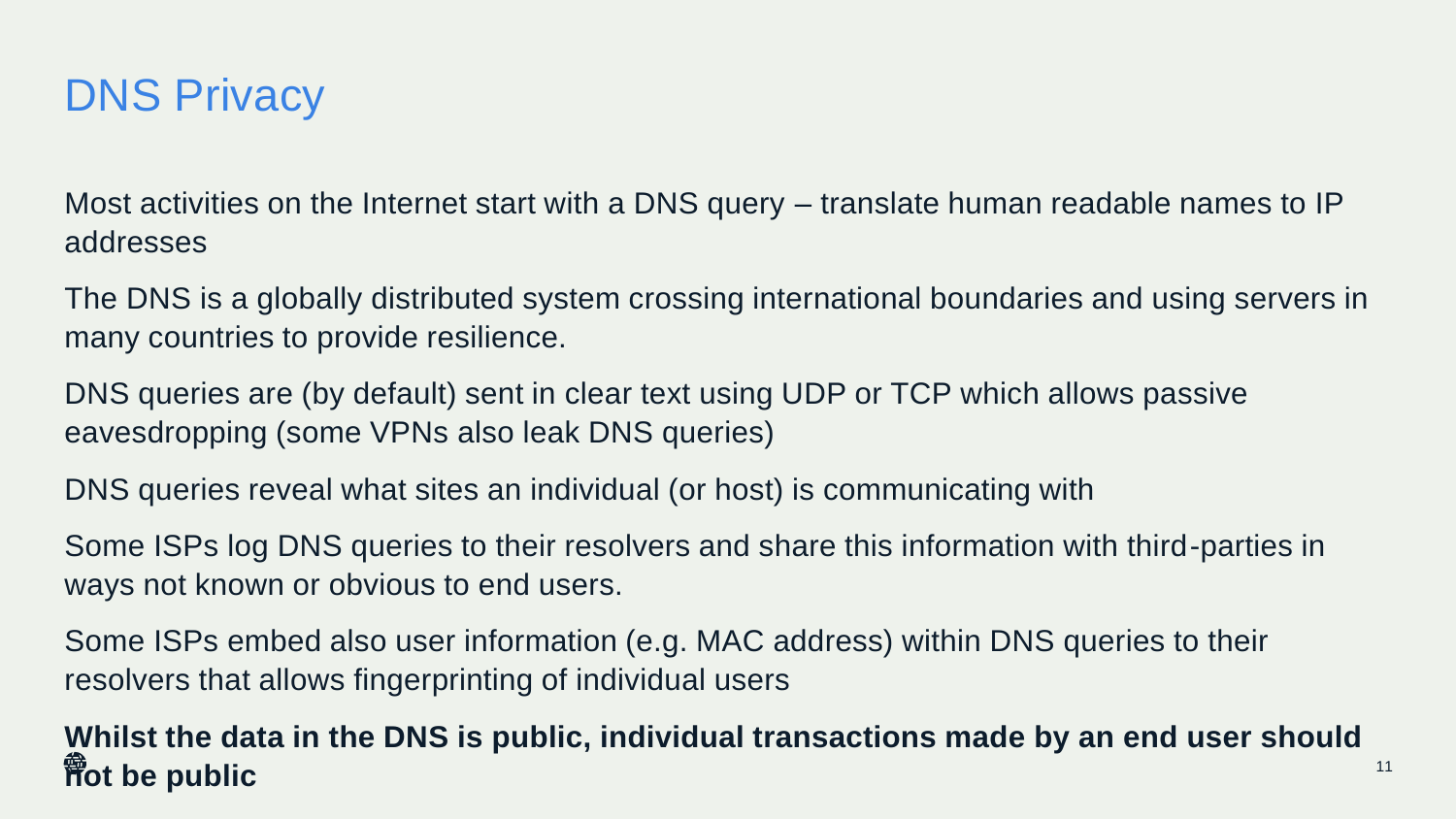## DNS Privacy: The Solutions

The IETF DNS PRIVate Exchange (DPRIVE) Working Group has recently developed mechanisms to encrypt queries and responses to/from DNS resolvers and provide confidentiality to DNS transactions

- DNS-over-TLS (DoT) RFC 7858
- $-$  DNS-over-DTLS RFC 8094  $\blacktriangle$  currently no implementations
- DNS-over-HTTPS (DoH) awaiting RFC publication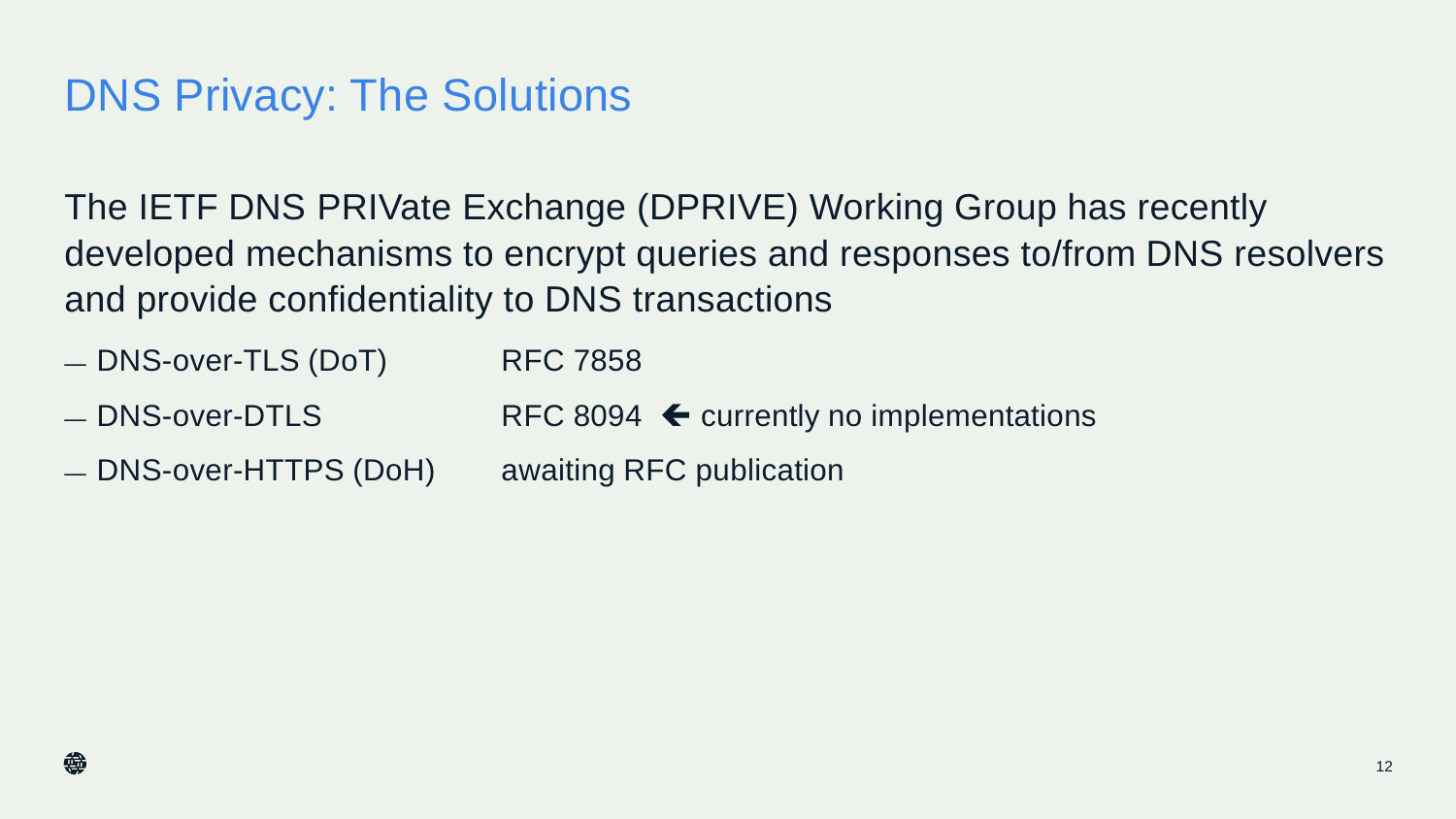## DNS Privacy: Implementations

### Public Resolvers

- Quad9 (9.9.9.9 and 2620:fe::fe), DoT
- Cloudflare (1.1.1.1, 1.0.0.1, 2606:4700:4700::1111 and 2606:4700:4700::1001), DoT & DoH
- CleanBrowing (various), DoT & DoH

**Clients** 

- Stubby 1.3+, DoT
- Unbound, 1.6.7+, DoT
- Knot resolver 2.0+, DoT
- Mozilla Firefox 62+, DoH
- Android 9 Pie, DoT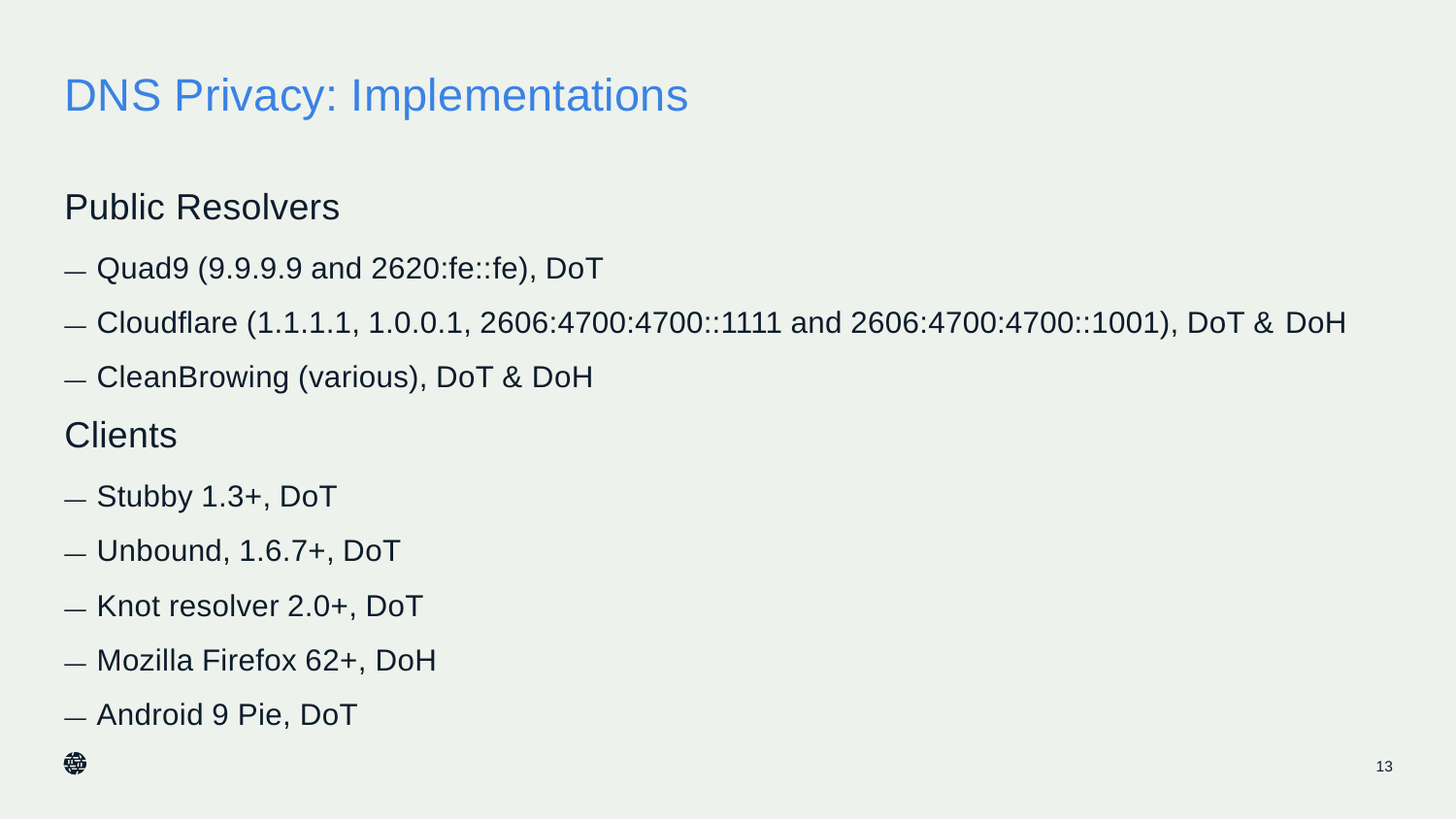## DNS Privacy: Caveats

Resolvers and clients need to be upgraded to support DoT and DoH

Currently limited support for DoT and DoH in operating systems

DoT and DoH only encrypt DNS communications between client (stub-resolver) and recursive resolver, not between recursive resolver and authoritative DNS servers

Resolver provider has potential to monitor and log transactions, so needs to be trusted

DoT and DoH does not ensure the integrity of information returned from an authoritative server, so DNSSEC should also be used to cryptographically assert DNS entries are correct.

#### **BUT… important components in improving the security and confidentiality**  14**of the DNS**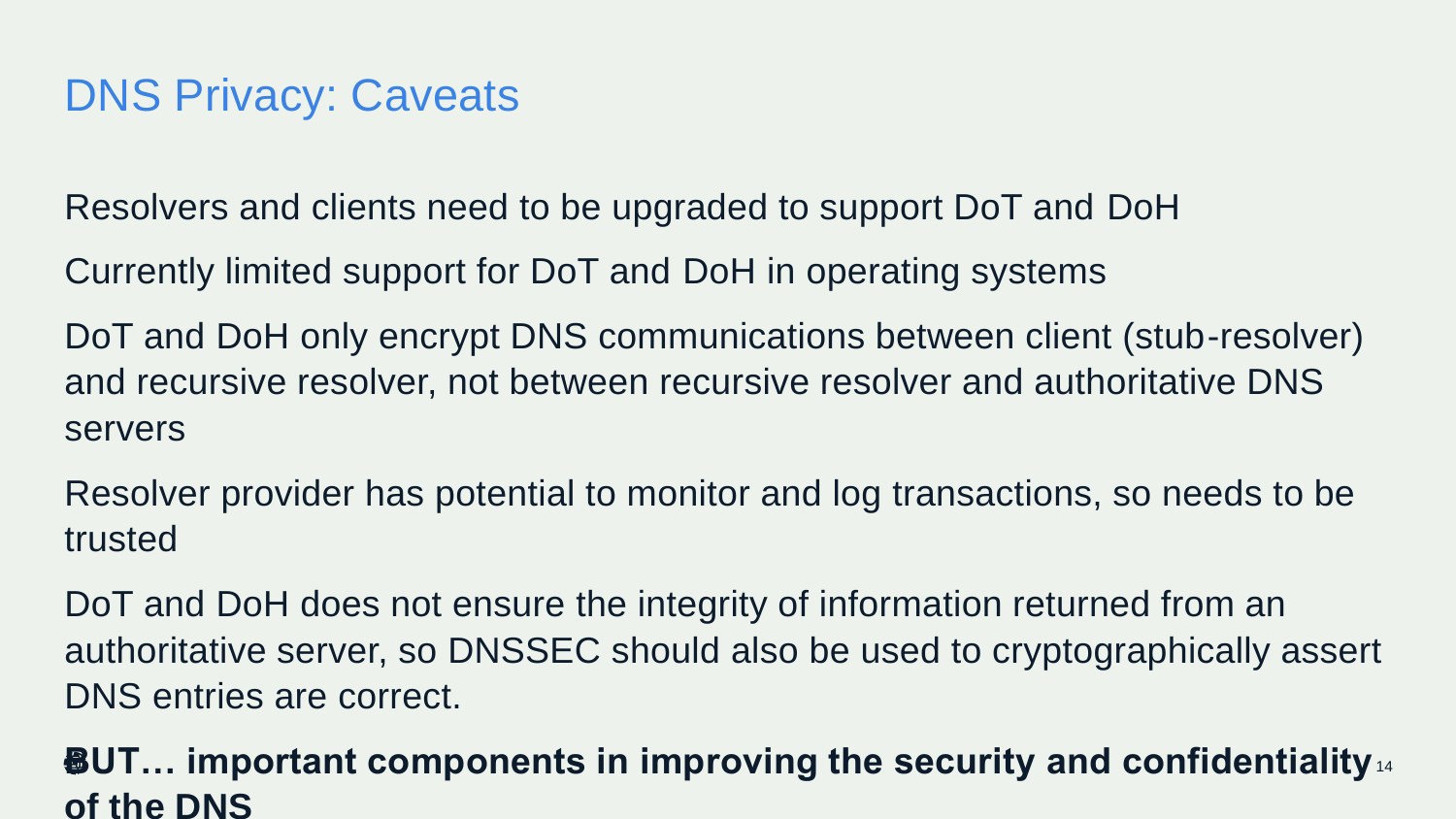## DNS Flag Day

Important to be aware of...

- DNSSEC and other extended features of the DNS require EDNS0 (Extension Mechanisms for DNS – RFC 6891)
- Properly implemented name servers should either reply with an EDNS0 compliant response, or provide a regular DNS response if they don't understand.
- Workarounds had to incorporated to allow resolvers to retry if name servers don't respond correctly, but these cause unnecessary retries, delays, and prevent the newer features of the DNS being used.
- The vendors of the most commonly used DNS software (BIND, Ubound, PowerDNS and Knot) will remove these workarounds as of 1 February 2019
- Consequence is that hostnames served by broken DNS implementations will no longer be resolved
- **●** lease check if your domain is affected! [https://dnsflagday.net](https://dnsflagday.net/) 15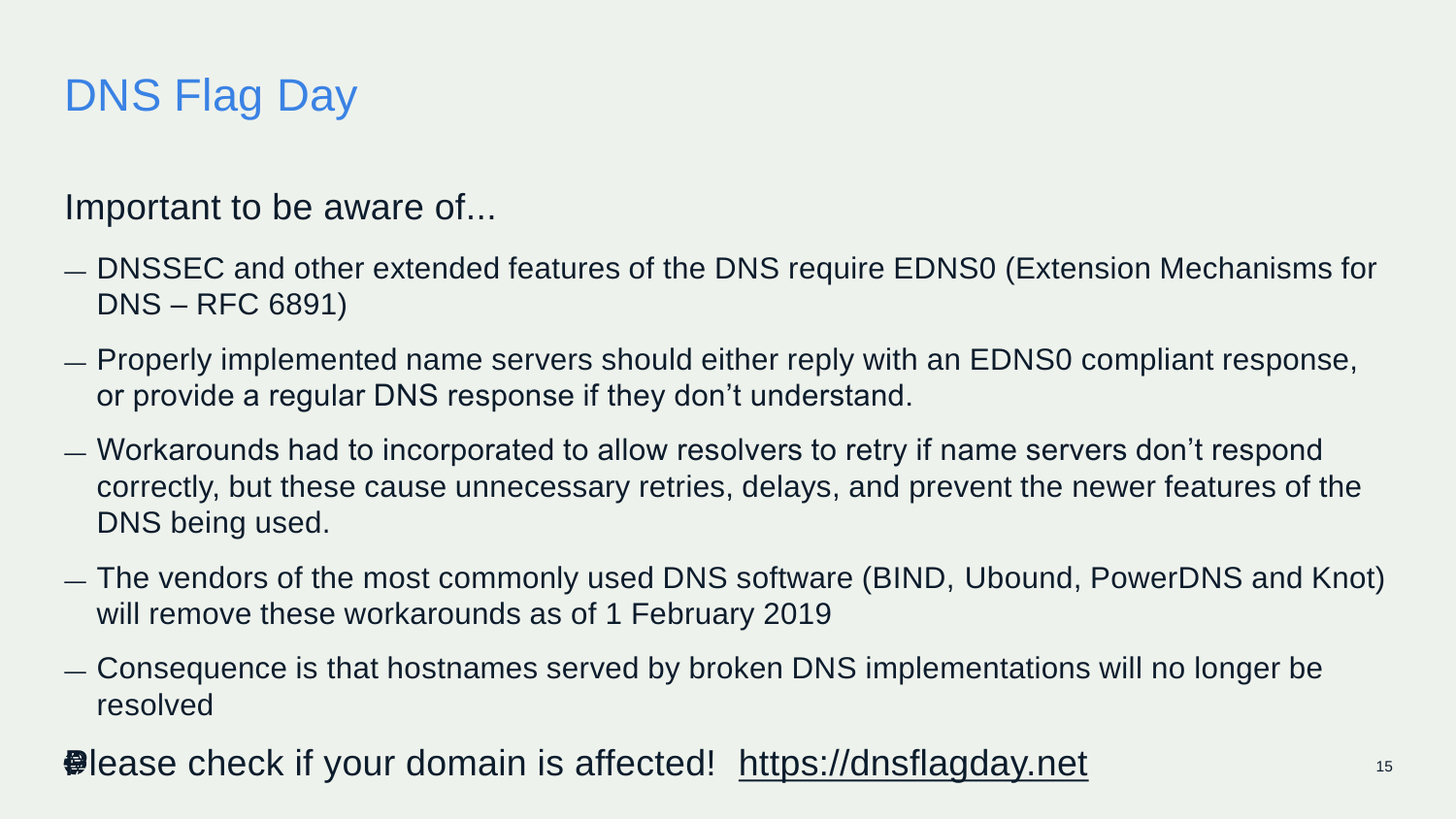## References

Internet Society Deploy360 <https://www.isoc.org/deploy360/>

DNSSEC Deployment Maps <https://www.isoc.org/deploy360/dnssec/maps/>

APNIC Labs DNSSEC Measurements <https://stats.labs.apnic.net/dnssec>/

DNS Privacy Project <https://dnsprivacy.org/>

Let's Encrypt <https://www.letsencrypt.com/>